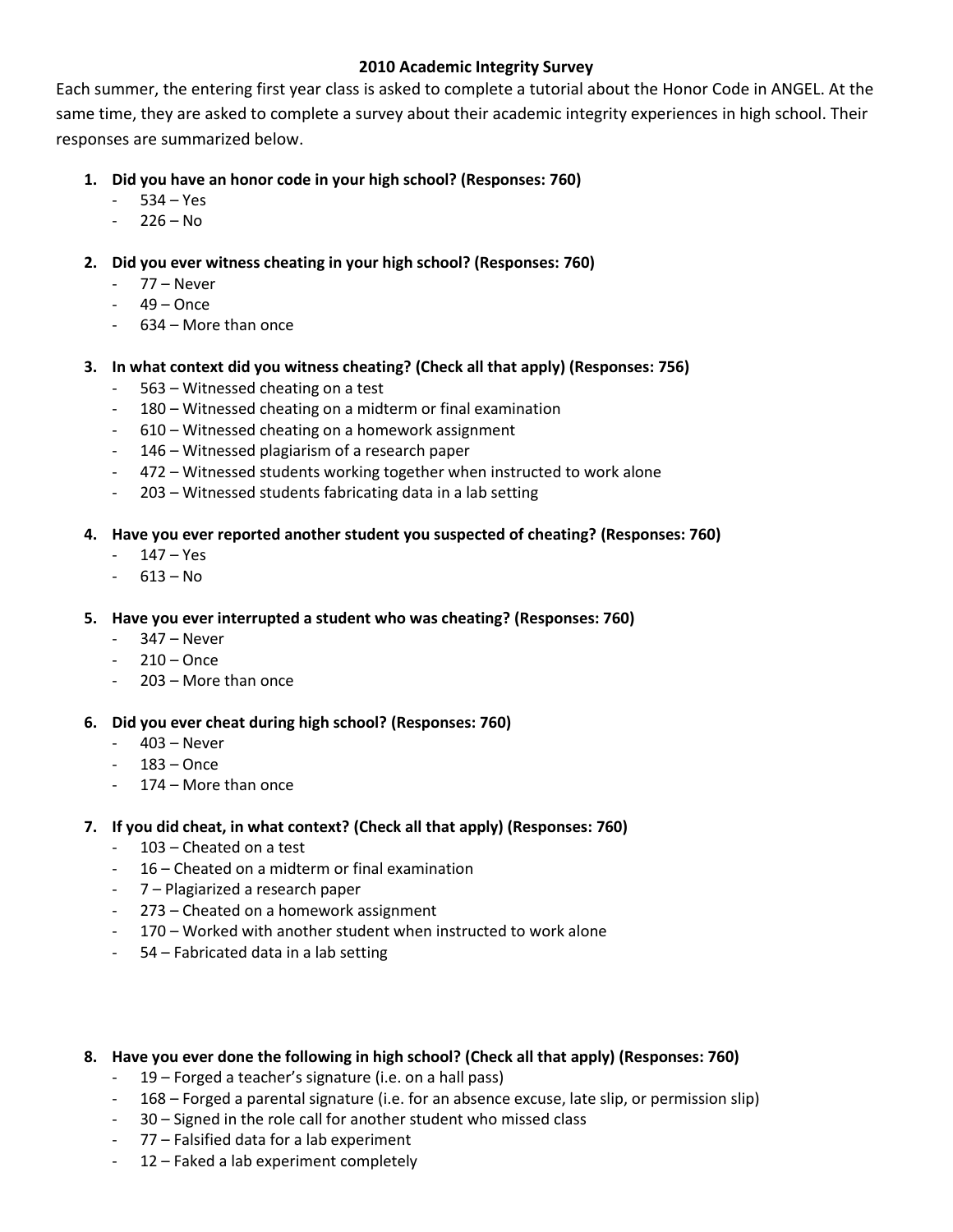- 51 Lied to protect another student who had cheated
- 506 None of the above

### **9. Which of the following actions do you consider to be dishonest? (Responses: 760)**

- 737 Forging a teacher's signature
- 670 Forging a parent's signature
- 618 Cheating on a homework assignment
- 747 Cheating on a test
- 751 Cheating on a midterm or final examination
- 673 Fabricating lab data
- 722 Completely faking a lab experiment
- 748 Plagiarizing a paper or other written assignment
- 601 Working with another student on an assignment when instructed to work alone
- 687 Signing in the role call for another student who missed class
- 648 Lying to protect another student
- 686 Lying about why you were late with an assignment
- 688 Lying about why you didn't complete an assignment
- 664 Lying about why you were absent

# **For items 10-23, please evaluate how dishonest you think each action is based on the options given (very dishonest, dishonest but I do it anyway, and not dishonest).**

### **10. Forging a teacher's signature (Responses: 760)**

- 715 Very dishonest
- 43 Dishonest, but I do it anyway
- 2 Not dishonest

#### **11. Forging an administrator's signature (Responses: 760)**

- 742 Very dishonest
- 17 Dishonest, but I do it anyway
- 1 Not dishonest

#### **12. Cheating on a homework assignment (Responses: 760)**

- 398 Very dishonest
- 311 Dishonest, but I do it anyway
- 51 Not dishonest

#### **13. Cheating on a test (Responses: 760)**

- 699 Very dishonest
- 59 Dishonest, but I do it anyway
- 2 Not dishonest

#### **14. Cheating on a midterm or final examination (Responses: 760)**

- 747 Very dishonest
- 12 Dishonest, but I do it anyway
- 1 Not dishonest

#### **15. Fabricating lab data (Responses: 760)**

- 582 Very dishonest
- 144 Dishonest, but I do it anyway
- 34 Not dishonest

#### **16. Completely faking a lab experiment (Responses: 760)**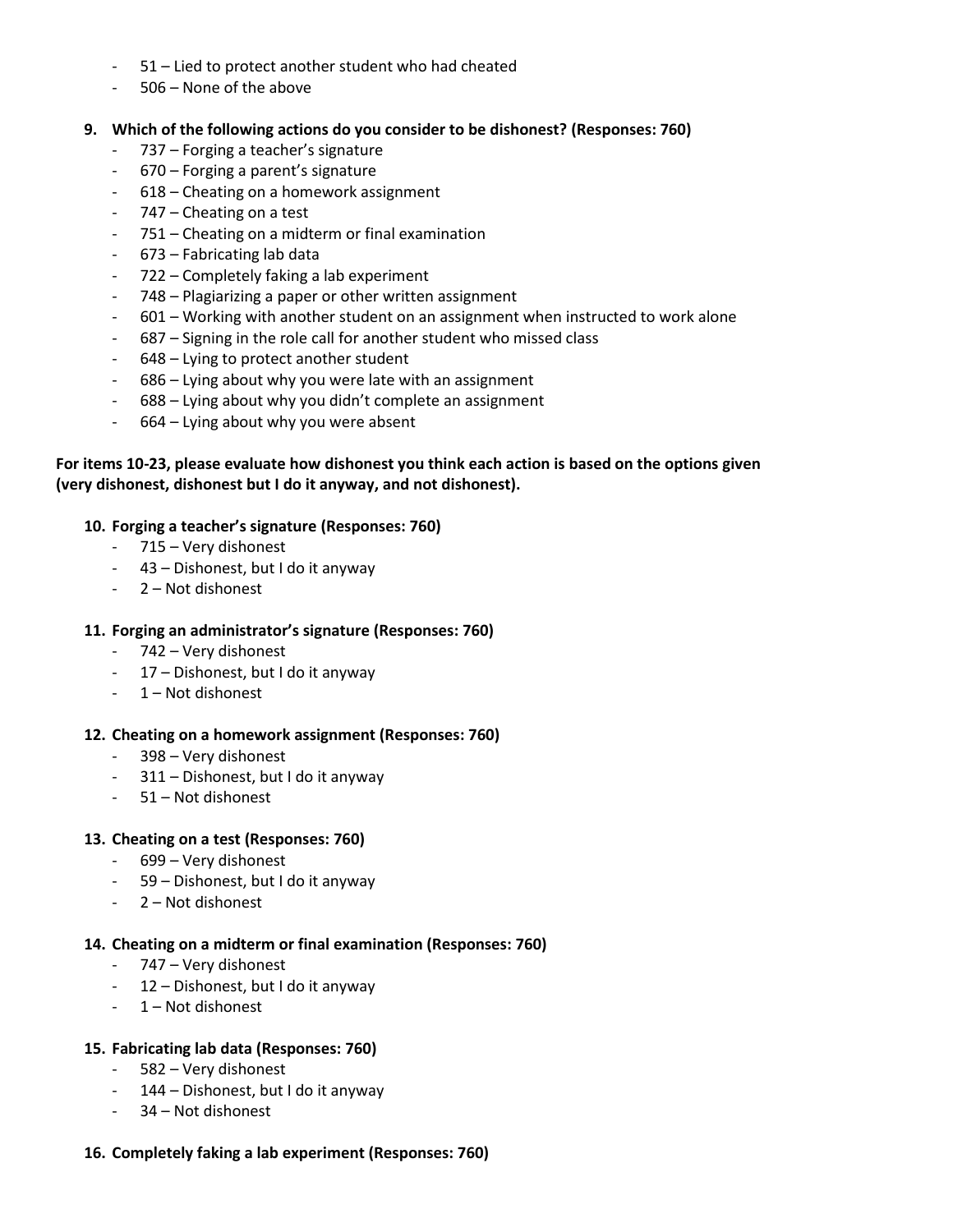- 714 Very dishonest
- 38 Dishonest, but I do it anyway
- 8 Not dishonest

# **17. Plagiarizing a paper or written assignment (Responses: 760)**

- 740 Very dishonest
- 19 Dishonest, but I do it anyway
- 1 Not dishonest

# **18. Working with another student when instructed to work alone (Responses: 760)**

- 401 Very dishonest
- 284 Dishonest, but I do it anyway
- 75 Not dishonest

## **19. Signing in for another student who missed class (Responses: 760)**

- 607 Very dishonest
- 122 Dishonest, but I do it anyway
- 31 Not dishonest

# **20. Lying to protect another student (Responses: 760)**

- 515 Very dishonest
- 192 Dishonest, but I do it anyway
- 53 Not dishonest

## **21. Lying to get an extension on an assignment (Responses: 760)**

- 588 Very dishonest
- 154 Dishonest, but I do it anyway
- 18 Not dishonest

## **22. Lying about why you turned in an assignment late (Responses: 760)**

- 544 Very dishonest
- 192 Dishonest, but I do it anyway
- 24 Not dishonest

## **23. Lying about why you were absent (Responses: 760)**

- 530 Very dishonest
- 191 Dishonest, but I do it anyway
- 39 Not dishonest

# **24. What other types of cheating or dishonesty did you witness or participate in during high school that has not been asked about in this survey?**

- Looking at old tests or copying projects from older siblings or students who already  $\bullet$ took the class or sharing work you've already done with someone who hasn't done it yet (10)
- Texting during exams (8)
- Poor citing of sources (3)
- Cheating on AP tests (2)
- Convincing a teacher that he/she didn't really assign homework when students hadn't done it (3)
- Showing a teacher old homework to pass for the current assignment when teacher